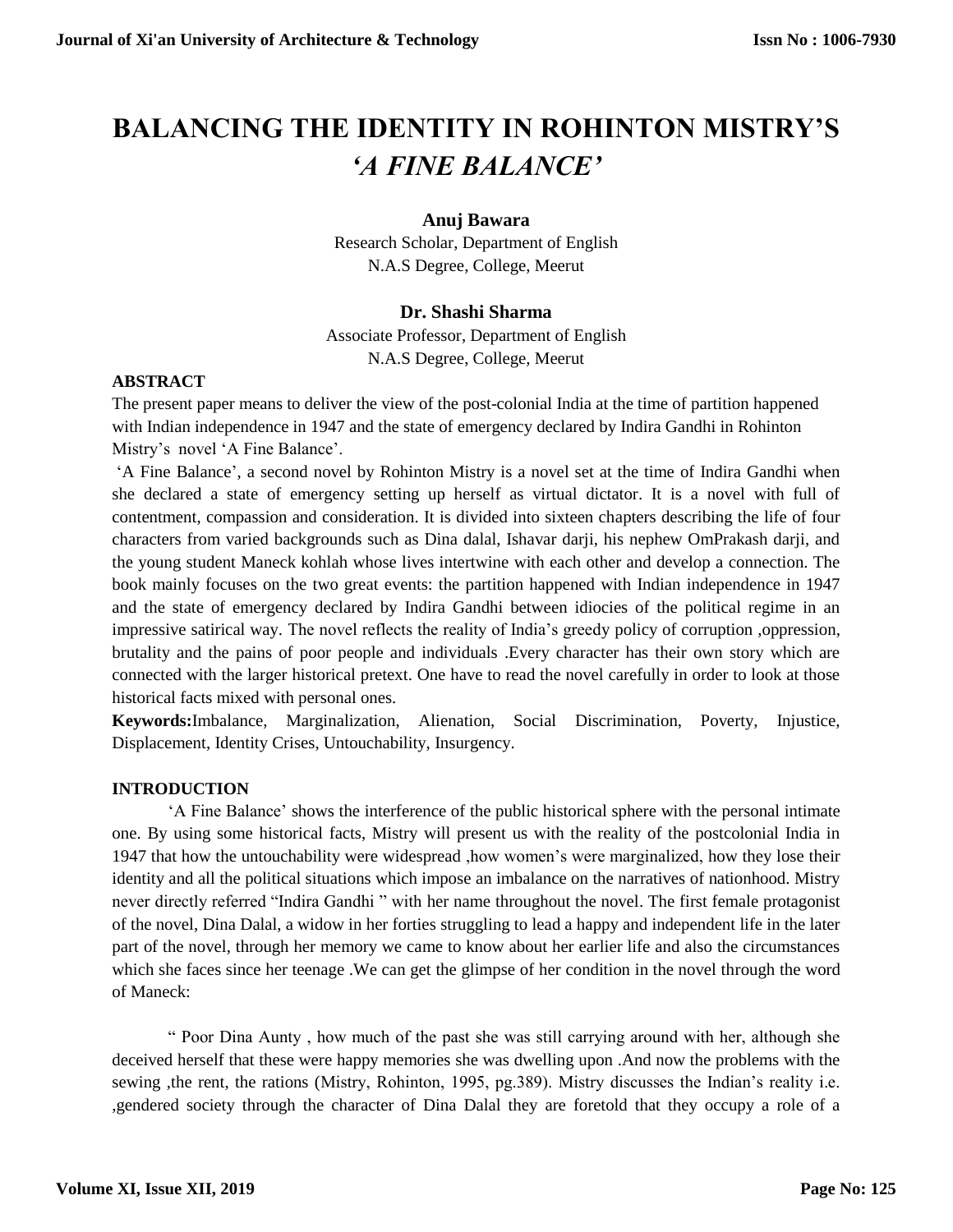subordinated member in the family and also in the society . They are expected to be an obliging daughter, loving mothers

,devoted wives after marriage, women like a commodity becomes a property which is to be fully controlled by their husbands, the writer high lists the discriminations done to the women's, masculate of a women in a patriarchal society and shows the inequality of the two sexes caused by the cultural constructions of gender differences, We can see in the novel how Dina 's brother ,ill-treats her and she was expected to do all the household works. Even Mrs., Shroff (her mother) also supports Nusswan's and asked Dina to do all work.

Although Dina shows that how a "new women'' should be like she is a perfect symbol of a women refuses to be yielding and non-resistant not accept the clichéd, feminine role assigned to her since past times. After her husband's death , she struggles a lot .she at one points ,when there is no place for her to live after the eviction of her from the flat she comes to her brother Nussawan's house at this , many argue that the writer does kind of prejudice to her. This shows that women cannot live freely and safely in the world without the male protection of any sort.

Mistry's novels shows the sense of displacement, the sense of displacement is a persistent theme in his literary works .He is an exile Indians Parsi writer living in Canada.In his writings he tries to show the history of his home land, Om and Ishwar are symbolic of under privileged Indians who left their homeland and caught between two worlds the native land and the alien world which they are totally unaware of. It seems that they are totally uprooted from their comfortable world but they are unable to find peace in the new world . They struggle for the new identity by making a compromise in an alien world. "We don't have to worry about cancer", said omprakash.

"This expensive city will first eat us alive for sure" (Mistry, Rohinton, 1995, pg.85). Mistry in his novel points out the theme of "Diaspora" into the limelight through the character of Dukhi Mukhi, A tanner who did not want his children Ishvar and Narayan to follow the family business and remain at low in the Scale of social hierarchy. He sent his children to the nearby town in order to work them as a tailor, to get the training of it so that they would come out to the clutches of caste hierarchy , this shows the condition of India in terms of social hierarchies prevailing at that time ,moreover it shows the first displacement of Ishwar and Narayan in the novel After learning they decided to leave the town earn money. They also faced many problems in the city of Mumbai. They tried to forget their ancestry but at the end they turned into beggars. Thus they faced double displacement but also they lost their identity in the course of the novel.

Diasporic writers show how they felt the pain when they have to leave their homeland through their writings .Writer shows the pain through the character of Dukhi Mukhi who refused to leave his homeland, he responded when Ashraf said him to migrate to the town which was nearby he Said; "And where would we stay? Here at least we have a hut .Besides, that's where my ancestors have always lived .How can I leave that earth? It's not good to go far from your native village. Then you forget who you are" (Mistry, Rohinton 1995, pg. 121).

What finally happens to them is totally devastating. Mistry in his novels mainly focused upon his own community i.e., Parsi community and the various changes and situations which Parsi in India faces.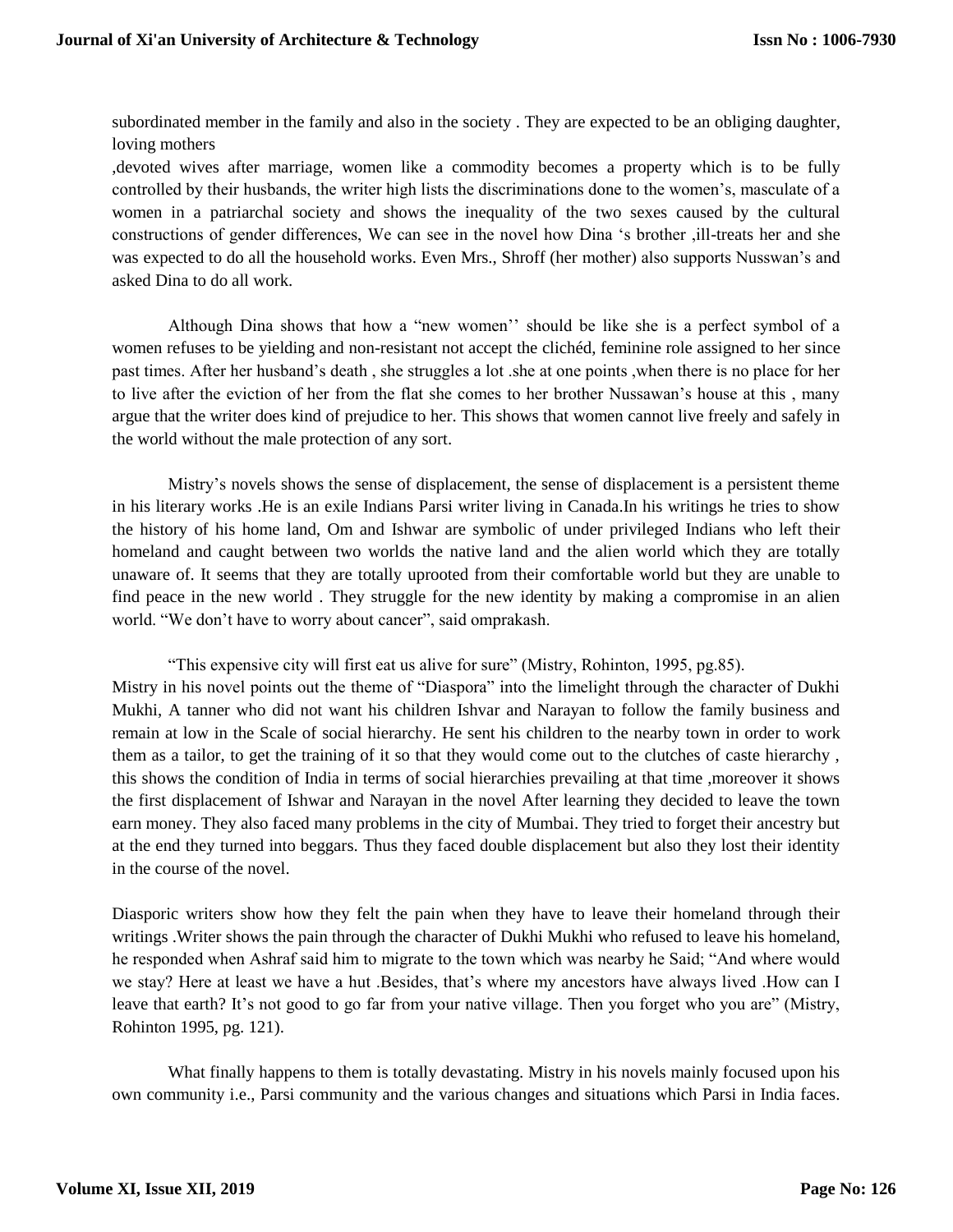He narrates the story of these community people at the post-independence era .politics plays an imminent role in construction of his plot in novel. All the major novels of Mistry shows the politics as an important part such as in "Such a long journey", Bangladeshi war with Pakistani. His another novel Fine balance focuses the state of emergency happened at time of Indira Gandhi which affects the lines of every character in the novel. Finally the novel Family Matters focuses the extremist Hindu turmoil and riots happened for Babri Majid and the effects of it on the lines of the people.

The novel shows the political suppression and the upper caste hegemony which was rampant at that time .There is one incident in the novel which shows the dominations of upper caste people and oppressing the subordinate class even in modern times .When Ishvar and his brother Narayan ,who belongs to a chamar family decided to give their votes themselves rather than the upper class people by focusing on their own opinions and matters they were brutally suppressed and their whole family was killed shows that they were not even allowed to give the votes.

The novel highlights the suppression of Sikh minority religion, which was another problem in the novel causes Maneck's personal crisis and also leads to his suicide. When Prime Minister, Indira Gandhi ordered the military to capture Jar nail Singh, who was the secessionist leader, takes refuge in the golden temple the shrine of Sikhs. But when militant operated this operation turns out to be a disaster for them as the temple was damaged and Sikhs felt insulted after this incident, which leads to the assassination of the Prime Minister in the same year. The fine balance, fictionalizes the repercussions faced by Sikh community after the incident, including the torture and death of many. When Maneck came back to India from Saudi Arabia almost after ten years, taxi drivers advises him to cut his hair and shaves his mustaches so that people will not affiliate him to Sikh which could lead to his arrest or perhaps can even more worse.

Through these incidents, Mistry highlights the fact that nothing has changed for the common people in postcolonial India and they have to face the same injustice and oppression which they have faced at the time of Britishers and this is apparent from the dialogue of one of the character who says, "Of course, for ordinary people, nothing has changed".(Mistry, Rohinton, 1997. Pg.666). The Monkey man likewise tortures his animals, both monkeys and dogs. He makes them to perform in front of the people to attract them. And pathetic animals under the threat of his master perform in order to save themselves from the beating of their master. This shows the cruelty of human beings not only limited to other human but it can also extends to the animal also. Moreover later in the novel after the death of their animals the monkey man brought two children as a substitute for the animals.

In Hindu caste system, Dalit is always considered to be impure who were considered to coming from the families of cobblers, leather worker or Mochi. They were assigned to as lower caste if they engaged in such kind of profession. The novel shows the perspective of subaltern people whose voice has been raised by Mistry and showcase their point of view in the novel. He not only sympathize with them but also provide a ground on which they can protest or struggle in the social space against the cruelty and mental torture faced by them. The narrative is full of woes and miseries running parallel in the past as the narrative describes the background of the characters from which they have come from. Each of these character is symbolic of the miseries faced by ordinary citizen at the time of emergency were declared.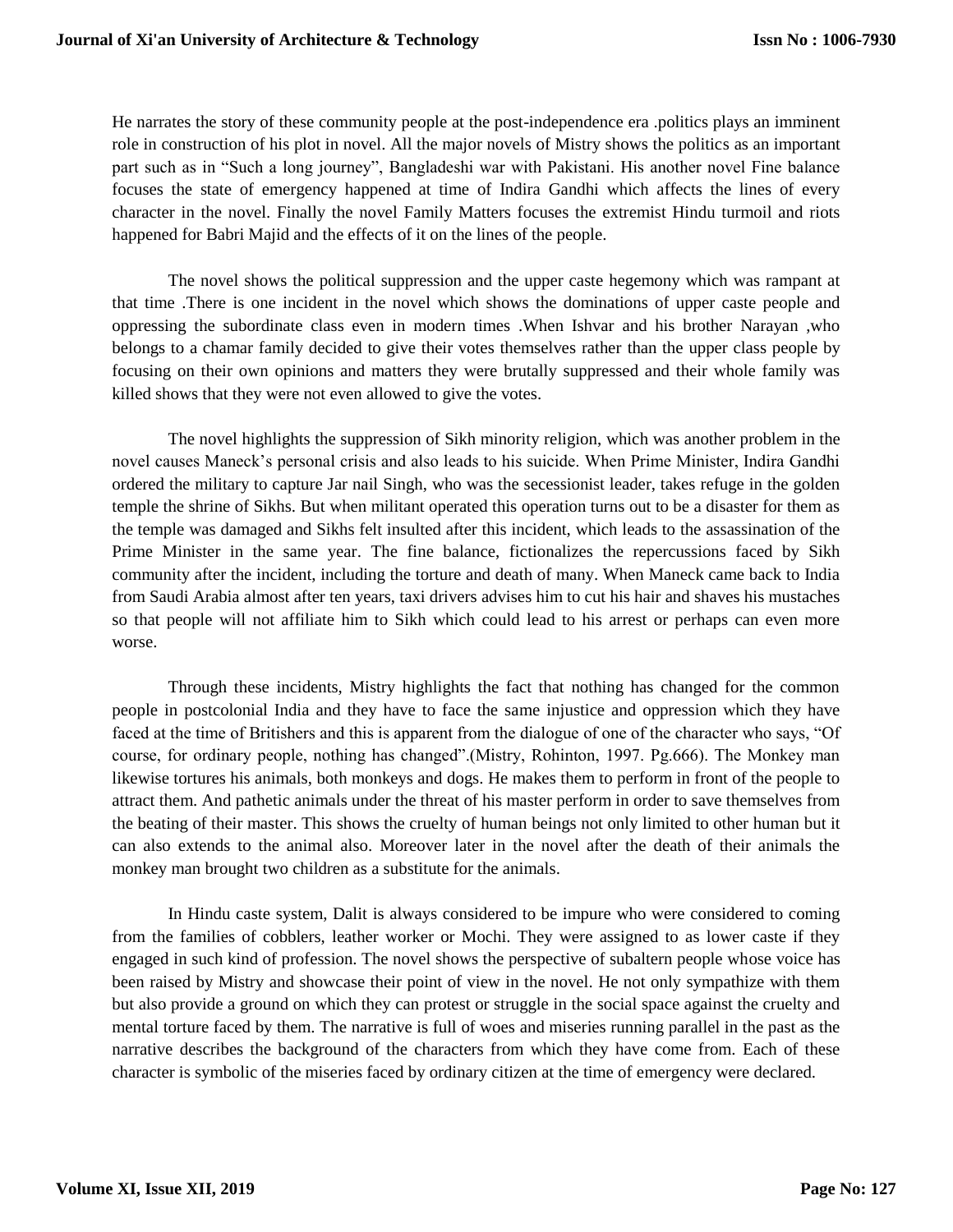The character of Dukhi dared to break the traditional chain of the occupation of his family and become tailor to his sons. Dukhi at the age of childhood forced to learn the occupation of his father which shows the burden which was carrying the younger children whose childhood was crushed under the responsibilities. Dukhi's mother remark shows the two parallel dilemmas inside her. Firstly, she has shown the pride on the adeptness of her children but moreover, she was totally shattered by the idea that her son will also remain bound in this traditional caste system and will face the same oppressiveness which the Dukhi's father had faced in all of his lifetime.

"You are becoming an adult, my son, I can sniff the change." (Mistry, Rohinton, 1995, pg.106). The catalogue of the woes, as Dukhi learns: "During his childhood years, Dukhi committed a lot of crimes as a low caste person could commit, and the corresponding punishment were engraved upon his memory. By the time he entered his teens, he had acquired all the knowledge he could would need to perceive that invisible line of caste he could never cross, to survive in the like his ancestors, with humiliation and forbearance as his constant companions". (Mistry, Rohinton, 1995, pg.107). Since his childhood he had committed a lots of crimes which shows the mental state of the lower caste people and the punishment was also engraved in their mind and throughout their lifetime they face the humiliation by the hands of oppressive landowners .The incident in which Dukhi's wife Roopa, did not hesitate to steal oranges from the gardens of landowners as she has to fulfill the physical appetite of her baby .Even the Entry of untouchable in the farm would destroy the sanctity of their land once one Dukhi was given the work of red chilies to ground into powder, he was assigned a work to clean the mortar, he split the mortar by his hands on which Thakur wife shouts and says:

"Oiee my husband! Come back! The chamar donkey has destroyed our mortar". (Mistry, Rohinton 1995, pg.347). After which Dukhi was heavily beaten up by the Thakur and Dukhi decides to send his children away from this world to learn tailoring. How a change in profession could uplift the entire status of an individual uplift the entire status of an individual is a matter of concern in the novel .though he has worked all day, he has been cheated of his payment. On which Dukhi enraged: ''I could kill that Thakur. Nothing but a lovely thief. And they are all like that, they treat us like animals .Always have, from the days of our fore-fathers". (Mistry, Rohinton, 1995, pg. 118).

Mistry beautifully portrays the conflicts between the 'chamar' and the rich landlords as even after so many years of independence, nothing has been changed since then. Government was not taking any step towards this problems, Narayan Says: "Government passes new laws, says no more untouchability, yet everything is the same .the upper caste bastards sill treat us worse than animals. more than twenty years have passed since independence. How much longer? I want to be able to drink from the village well, worship in the temple, walk where I like". (Mistry, Rohinton 1995, pg.163).

The writer sharply shows the desolate picture of the people living in slum area. The children are malnutrition crying because of hunger and parents cannot even feed them properly.

"Outside the platform, a woman sat in the sun drying her laundered sari, one half at a time. One end was wound wet round her waist and over her shrunken breasts, as far it would go. The drying half was stretched along the railway fence". (Mistry, Rohinton, 1995, pg327). Mistry describes the child labor and beggary which was rampant at that time and beggar master being an imaginative person, gives injury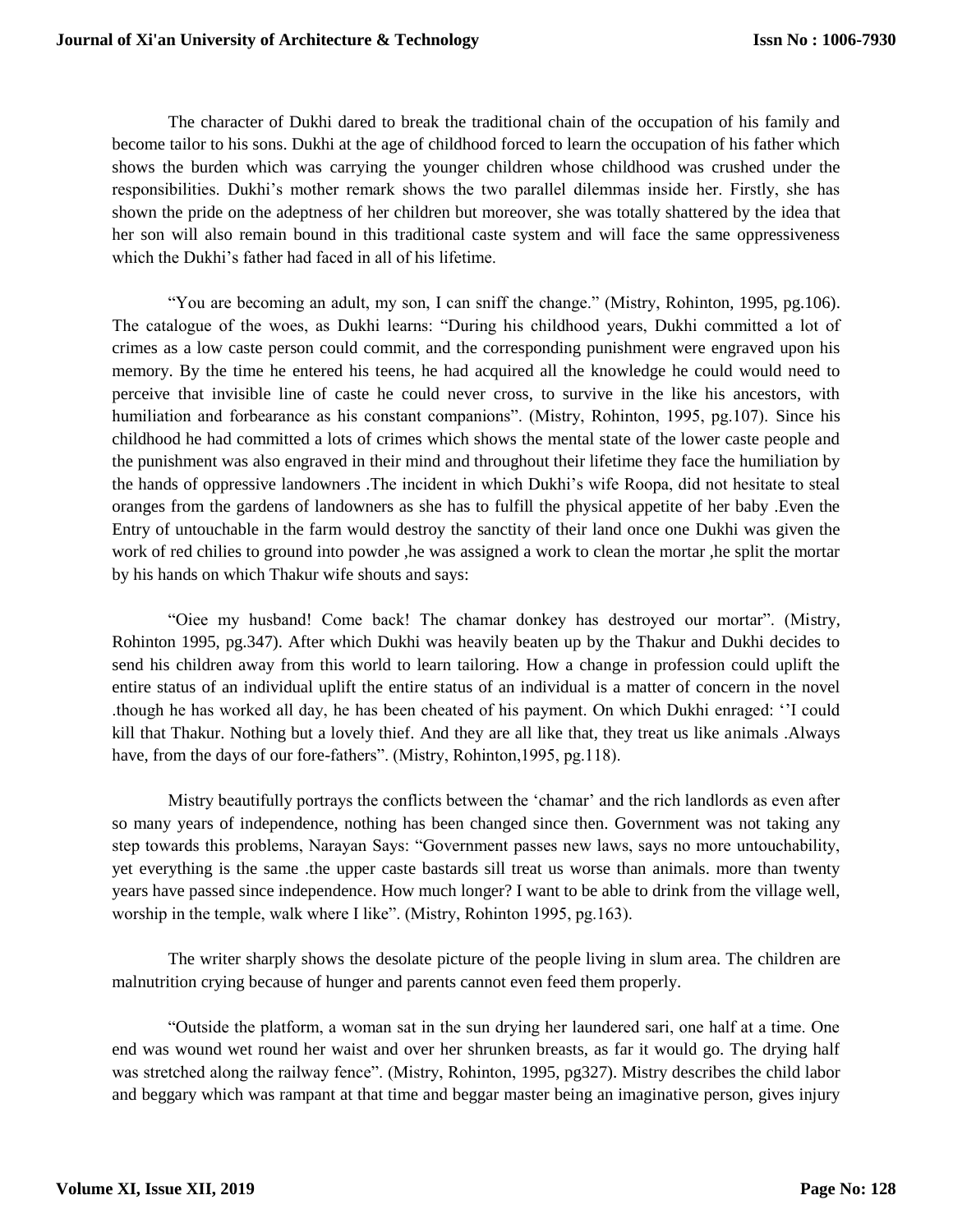to the other beggars to invoke the sense of pity and disgust in them, "Also, beggar master has to be very imaginative. If all, beggars have the same injury people gets used to it and feels no pity. People like to see variety…. Putting out a baby's eyes will not automatically earn money… but blind with eye balls missing, face showing empty sockets plus nose chopped off- now any one will give one for that. Diseases are also useful". (Mistry, Rohinton, 1995, pg.299-380).

Thematically, the novel raises a voice of the subaltern people which was very much suppressed. It also deals with the desires and longings of those middle class people who are struggling to fit in the metropolitan cities where they are hard to find the basic amenities and getting a job or a roof on the head is just like a dream come true. By depicting emergency, Mistry tries to reveal some political sides which creates a great impact on the rural life, also leads to change in the demands and aspirations of lower castes, and the attempts of the upper castes to preserve their status and the violence which they have committed on the poor people which is evident in the novel through the scenes of parliamentary elections when Narayan makes an attempt to cast his vote but he with other 'chamars' were tortured and hanged in the front of the people. Then they also destroyed their families and kill all the family member's shows the unrequired anger and exaggerated self-opinion in order to maintain their supremacy in Indian society. Mistry showcase the dark realities and horrifying problems and exploitations which was going on in the society by the government in the name of beautification of the cities which resulted into chain of events, clearing of the slums which leads to roofless people which forced them to live on railway platforms and to carry the bundle of boxes to their work place. The people which forced them to live on railway platforms and to carry the bundle of boxes to their work place. The people were reacting to this condition and their anger can be shown in these words:

"The Prime Minister's message is that she is your servant and wants to help you, she wants to hear things from your own lips" "If she is our servant, tell her to home here'! Someone shouted". (Mistry, Rohinton, 1995, pg.299). But unfortunately rich people do not look over the point of view of poor people and they provide a support to the government measures. An example of this can be seen by Nusswan and Mrs. Gupta of au revoir exports:

"People sleeping on the pavement gives industry a bad name. my friend was saying last week – he's the director of a multinational, mind you, you are not some small, two paisa business he was saying that at least two hundred million people are surplus to requirements, they should be eliminated… got rid of counting them as unemployment statistics year after year gets us nowhere just makes the numbers look bad. What kind of lives do they have anyway? They sit in the gutter and look like corpses. Death would be mercy".(Mistry, Rohinton, 1995, pg.431). According to Nusswan; The Prime Minister is like our visionary leader and the state of emergency is "a true spirit of renaissance".

Similarly Mrs. Gupta the capitalist ignorant of the condition of the poor speaks in favour of the socialist setting. She being a true capitalist pay low wages to the poor and earn good profit without having the fear of strikes. She becomes the voice of the capitalist society who stands in favor of Indira Gandhi ignoring the plight and fails to understand the humanity towards people. Mistry highlights the absurdity and idiocy of the political regime in many satirical scenes and also by naming the various government policies and construct his own story of both his community and nation.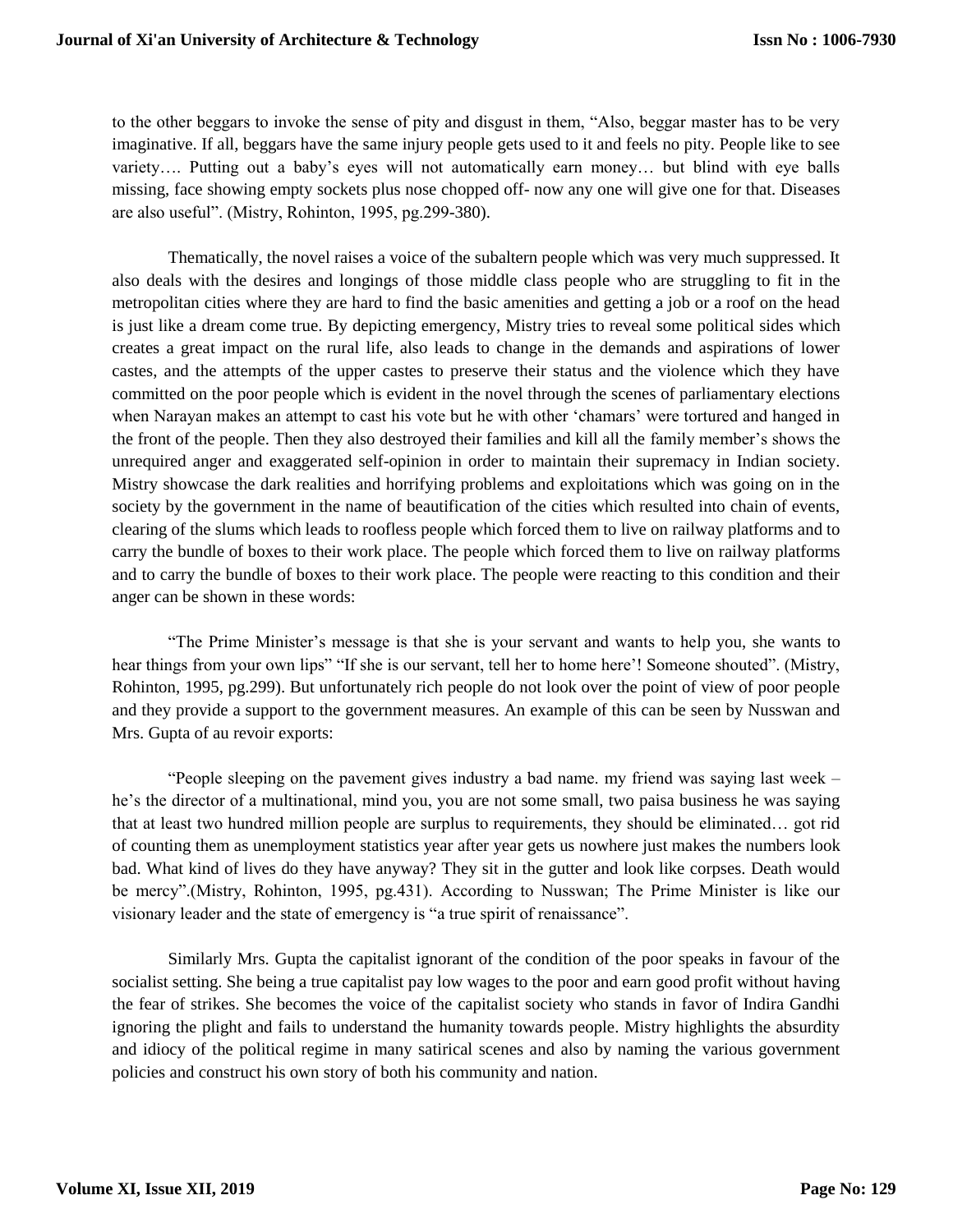Foucault termed as "regimes of truth that operate though the exclusion, marginalization and prohibition of other competing truths, a prodigious machinery designed to exclude".(Hunt, Alan,1994). The chapter naming "day at circus, night in the slum" is a representative of all the government scenario which exposes the conceit of it. The metaphor of circus can be seen in the scene in which the government officials arrive in the area of "jhopadpatti" to meet poor people and people gathered around to hear the speeches of them. Everything seems to be surreal and fake. The stage decorations when the Prime Minister is coming to give her speech is full of flowers and colored lights and through the cardboard setting there was an outline of India's map forming a battered halo behind her back. And in contrast to all these decorations, her speech seems little impressive. This unimpressiveness is further expressed through the waving her hands and flinging the garlands which was not well taken by the crowd: "Her father also used to do that when he was a Prime Minister' said Ishvar. 'YES' said Raja ram, 'I saw it once, but when he did it he looked humble'. 'She looks like she is throwing rubbish at us" said om'". Raja ram laughed, 'isn't that the politician's specialty? (Mistry, Rohinton, 1995, pg.301). Mistry has shown how the implementation of the twenty point program have caused a devastating effect upon the lives of the many people Ishvar and Om when reached their houses, saw their 'jhoppadis' were crushed down on the earth in the name of beautification of cities. The prime minister efforts to eradicate poverty and control population growth was not done with humanity and scientific approach, rather then dealing with these problems, cruel methods and approaches were taken up.

In eradication of poverty, the decision were taken up to lift the beggars from the street and brought them into the work camp where they were treated like slaves and have to work in the most inhumane conditions. The descriptions of how work was made to be done by those beggars in the novel provides a critical view of government policies. The word like 'beautification' and 'development' has a hidden irony in them. These words are only applied to the upper class or elite people who were enjoying the favors of the government policies whereas the poor people were forced or neglected by the government in the name of so called 'law' which was indirectly made only to exploit the poor. The oppression which the novel shows has come in many forms in the name of caste, gender and politics.

The power can come from caste and if we looked at the realistic picture of Indian society since independence we will see the roots of India clutched under the power of caste system. There are many evidences in the novel which shows that profession are divided on the basis of caste system. And how lower caste people are suppressed or dominated by upper castes. How they are beaten up when they made even a small mistake. The incident of Dukhi Moochi when he was brutally beaten up which made an everlasting impact on him and he thought that his children will not involve in this traditional business. This shows that how they were supposed to follow the business of their families from generation to generation and coming out of that family business was not an easy task to do. Their identity was always in question and they suffer from identity crisis. Another level of power goes with the gender. It is undoubtedly a fact that Indian society was totally under men and is totally patriarchal.

This can be evident through the fact that how Dina Dalal fights all her life to stay independent without the control of any men in her life. How she was brutally handled by her brother Nusswan. Her education was also being stopped though she wanted to become doctor like her father, but after her father death and her mother illness she was forced to do all the household work and were abused by her brother physically too. Even when he found her not obedient related to her hair matter, he even slaps her on her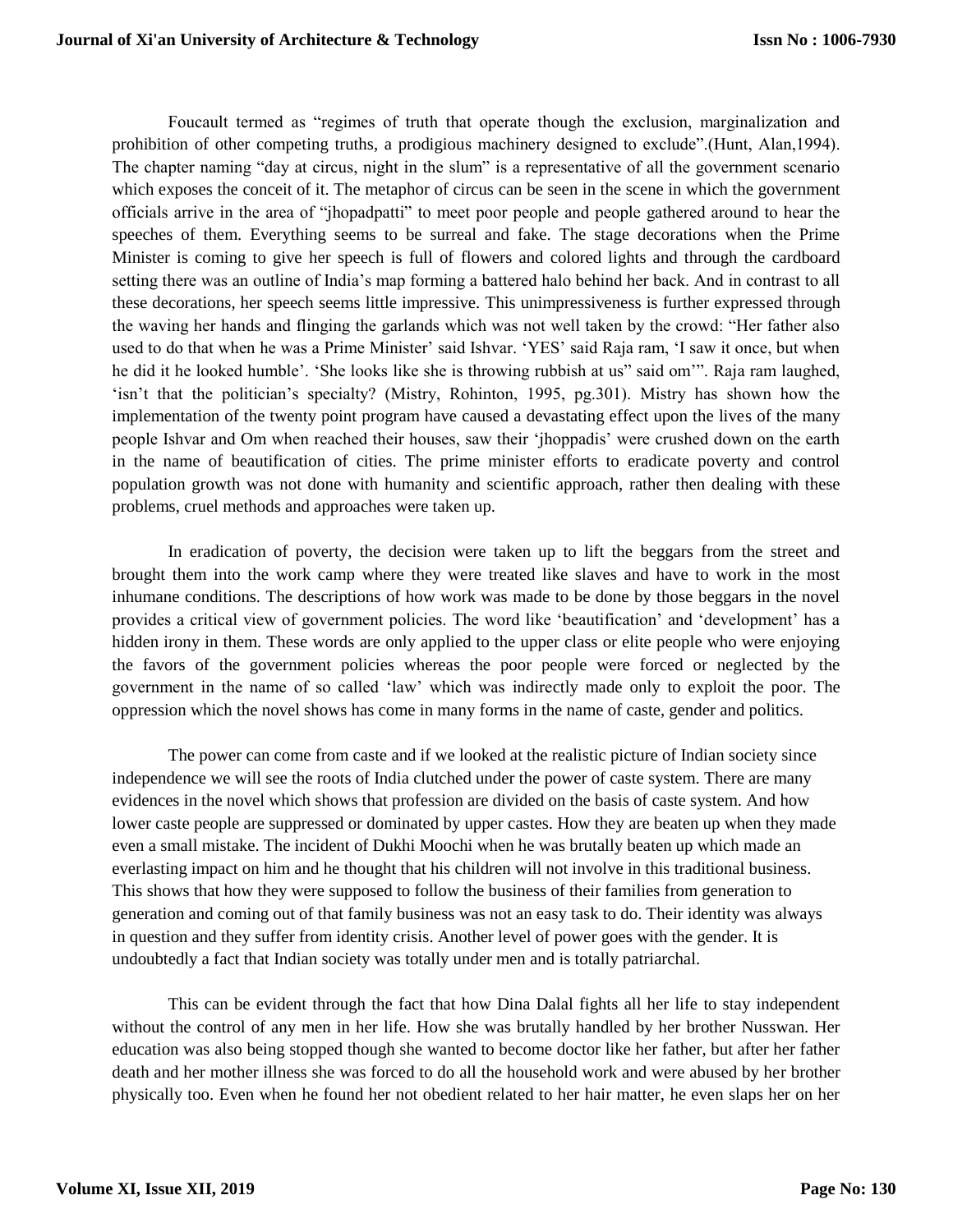face and when sometimes she made a counter argument, considering that as backtalk, he lashes her with a ruler. The society is totally male dominated whether it is Hindu or Parsi. This can also evident in the case of Roopa (dukhi's wife) who is unfortunate to feed her baby by stealing fruits from the orchard of rich man and her sexual exploitation by the rich man's orchard bodyguard shows the double standard of untouchability. And it also shows the gender inequality that women were only considered as an object of enjoyment, inferior to men.

Another power can be seen by the misused in politics which plays a dominant aspect in the novel. The period which is, mentioned in the novel is from 1975 to 1984 brought a great impact on Indian politics and the novel highlights a violence which resulted into the partition of India when Indira Gandhi became the first prime minister of Independent India. In the novel, Ishvar asks: "Dina Bai what is this emergency we hear about?" "Government problems games played by people in power. It doesn't affect ordinary people like us".(Mistry, Rohinton, 1995, pg83).

But what we see in this novel is totally opposite emergency affects only the ordinary people of the country. It takes about the terror which every man experienced. In this novel, he shows how the downtrodden or marginalized people are at the mercy and how they face the extreme torcher at the hands of Brahmin caste who considered themselves as the upper caste. The adverse effect of emergency is faced by the two main character Ishvar and Om who were reduced to beggary. The slogan "the nation is on the move" seemed to be shown a contrast because in the name of development and prosperity, all the four characters shows the loss of identity and experienced destruction in their lives. They were forced to shift in the work campus where the conditions are derogatory and unimaginable. And both Ishvar and Om were forced to be undergone through the process of sterilization and the result of which Ishvar develops an infection in his one leg due to which his one leg stops working and the result of which is that he could not be able to earn his livelihood and continue his tailoring, and besides all this derogatory and unimaginable condition they also face to face untouchability which shows the needless arrogance of the upper class to maintain their so called supremacy in their society and despite having so manylaws against untouchability and exploitation, still it was prevalent widely in the society. Through these things, Mistry shows that it is not an easy task to fight against all these ills. The emergency defies any logic or rationale in its imposed political arbitrariness; "With the emergency, everything is upside down. Black can be made white, day turned into night. With the right influence and a little cash, ending people to jail is very easy. There is even a new law called MISA to simplify the whole procedure". (Mistry, Rohinton (faber and faber), 2006).

He as a social novelist, becomes a representative poet to point out the social evils of his time and becomes a member of writers such as Mulkraj Anand, Charles Dickens, Salman Rushdie and Thomas Hardy. He desires to show the social ills, so that society lives in a peace after finding all the solutions of these never ending problems. The 'fine balance' is based on the theme of denunciation of struggle for peace. Mistry describes the indecision and equivocation of the common man, as a humanist in his works: "You cannot draw lines and compartments and refuse to budge beyond them. You have to maintain A Fine Balance between hope and despair, in the end, it's all a question of balance".(Mistry, Rohinton, 1995, pg.267).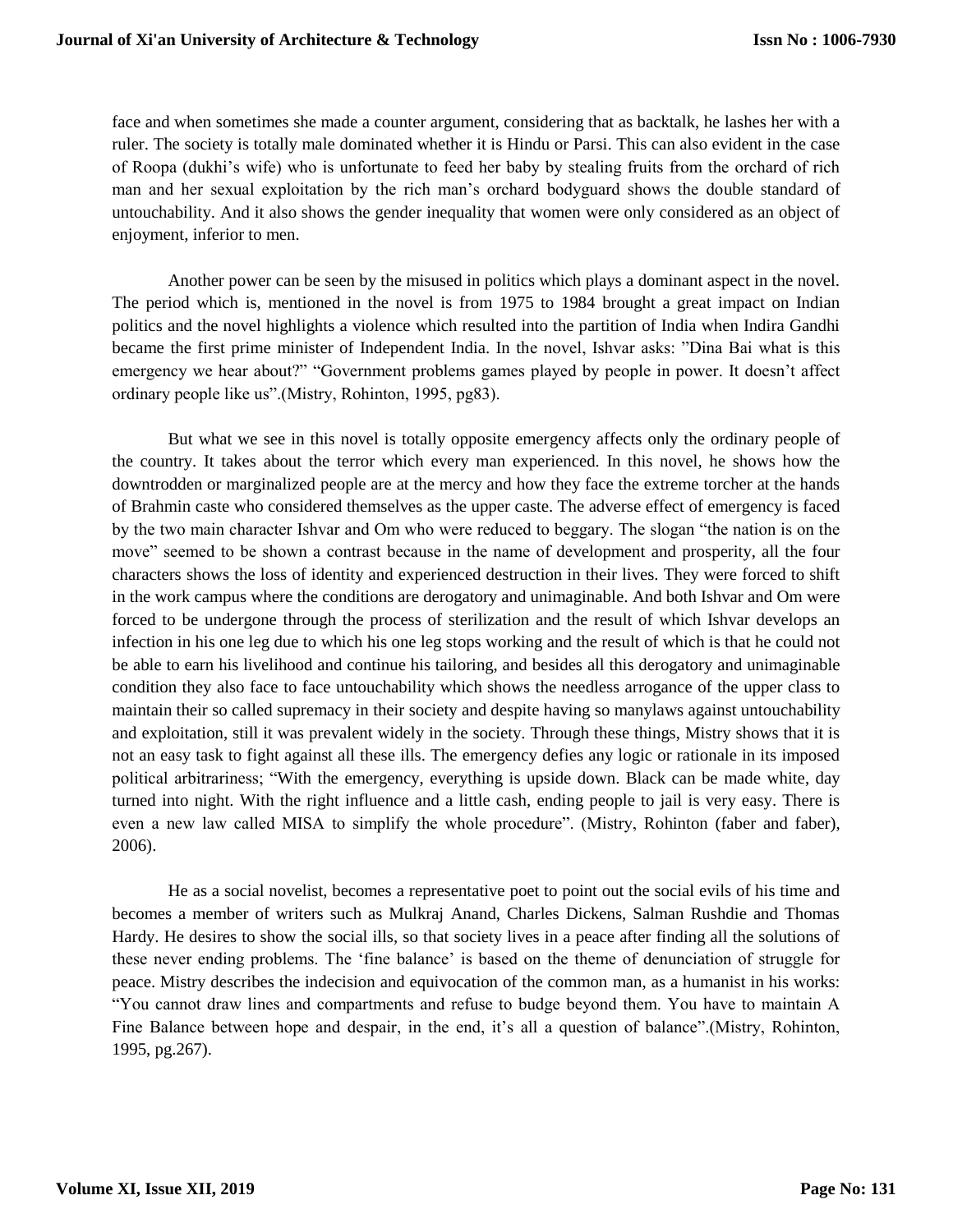According to Arzan Wadia, "The name Gandhi comes not from the Mahatma but from Indira's husband Feroze Gandhi, who was a Parsi. The Parsi variation of the word Gandhi which means grocer or merchant in Gujarati, is normally spelled Ghandy. But by a happy coincidence Feroze used the conventional spelling and the most powerful name in Indian politics was given extension." ( Wadia, Arzan, 2009).

One of the interesting part is that Mistry finds human values & feelings even in the evil character. But this cannot be seen in rich people or politician but the goodness can be seen in the characters occupying the lower status .The character of Ibrahim can be put into the category .He is an old man and a rent collector of their society in which Dina Dalal lives. He takes rent on the behalf of the real landlord who issued a legal notice against Dina not to do a tailoring work in her department. Despite giving so many warning letters she continues to do work in her department. Then the real landlord send two goondas who started destroying their machines and clothes. When Maneck came forward to stop them one of them took out his flick knife. But when Ibrahim finds out this he was disappointed as he didn't thought that they will do this much far. When goondas departed after disintegrating and shattering everything, he felt apologetic and could not control himself, the tears starts rolling down his cheeks and he started to cry noiselessly and said:

"It's no use, his voice broke, and said, I cannot do this job. I hate it! Oh, what has my life come? (Mistry, Rohinton, 1995, pg.306). Briefly, dina's cramped dwelling becomes what Trikha calls a harmonious "Cross fertilization of cultures".(Trikha, Pradeep, pg.215).

The title 'A Fine Balance' is itself very apt as it shows a balance between hope and despair or may be it is their very survival is a continual challenge to keep their lives balanced. There are various balances which is maintained or mentioned in the novel such as between individualism and societal norms and between tradition and modernity. One of the reason why book is so desolating or devastating is that every character becomes battered in the process of searching their identity or asserting their individuality. How they got out of their traditional norms such as Dina who comes out from the clutches of the orthodox ideas of her family and maintain new independent self of her.

Similarly, Om and Ishvar are moved from the clutches of their traditional profession and becomes a tailor. The title shows the government oppressiveness that can change someone's life and it can be seen developed through a contrast between city and country, and how even the smallest occurrence of the events in the society can lead to the drastic changes in their lives. He gives the meaning to the title by showing the comparison and show how one can make a 'balance' between two extremes. The setting in the beginning of the novel is the express train where it serves as an important link where all the main characters meet and get to know each other. The train in the novel is symbolic of the struggles of the four main characters as well as every Indian.

The train has no fixed destination only temporary ones like the main characters who do not know the proper destination or goal in their lives but wandering for finding their true self. Maneck studies not because of his secure future or any predetermined goal in his life but just to fulfill their parents wish. He does not have a goal of setting down, and to get a job but like a train he is simply moving forward, accepts his fate unwilling to change anything in his life. One of the chapter in his novel 'A Fine Balance' Mistry named it as "sailing under one flag" in which he shows that sharing and co-operation is very essential in order to save live life. All the main four characters transcend their class, gender, religion,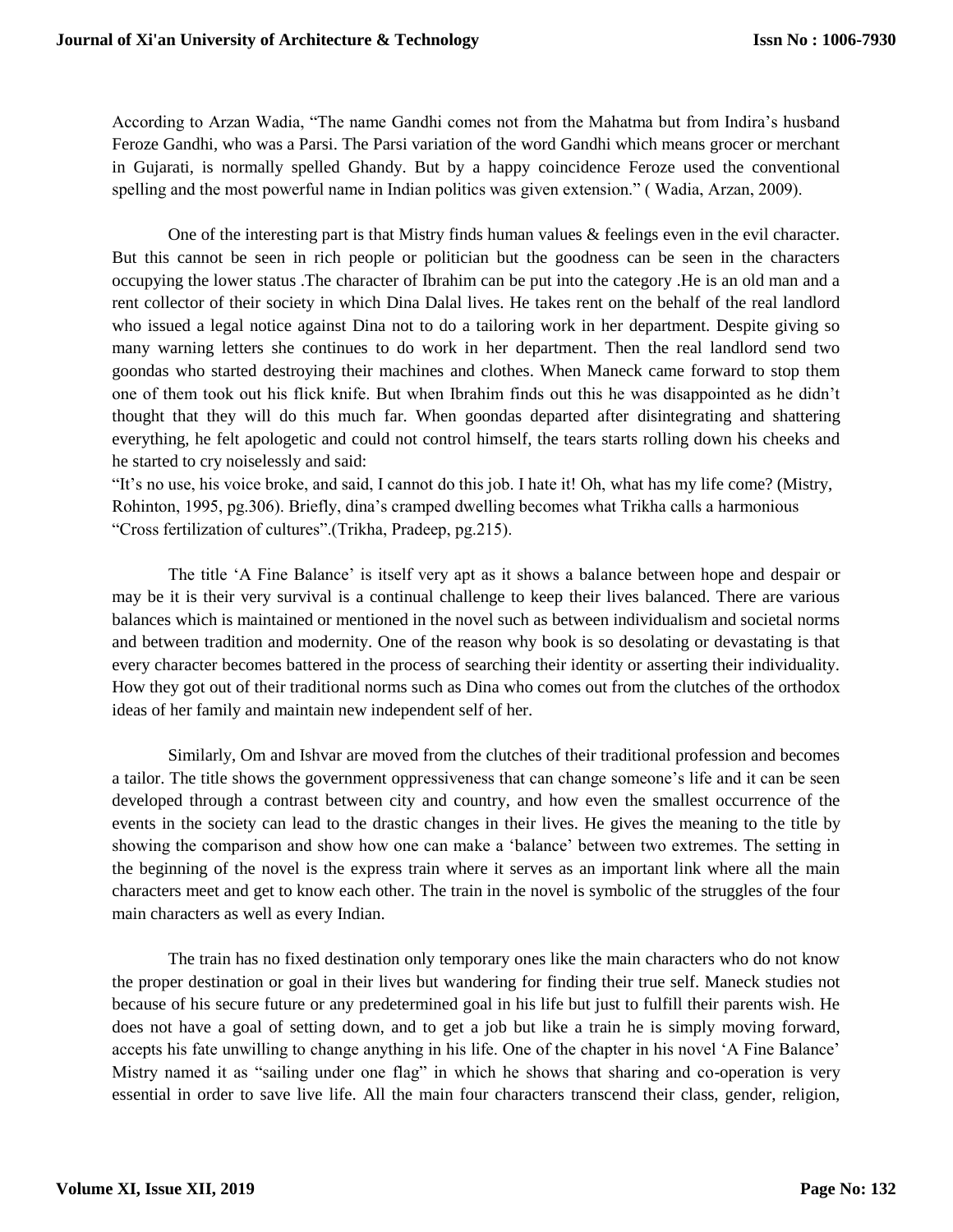caste and come together for the professional and personal motives. Dina belongs to 'city of sea' whereas Maneck to 'The Mountains' and Darjis to 'the village by the river'. They come together under one flag and remains in peace. They were living a happy and contently life. But everyone's life shattered when they encountered reality. Dina's happy life shattered after the death of rustom. Maneck in dreams, desires to live a peaceful life after completing his education. But the charm was lost with the years. He came to know about darji's plight and from newspaper he got to know that his college friend avinash has not committed suicide but was brutally murdered. Maneck's life suddenly shattered and he is heartbroken. His mental setup was not finding any solace or solution. Totally exhausted he was just sitting at the railway platform looking at rails.

"How they glinted, like the promises of life itself, stretching endlessly in both directions, silver ribbons skimming over the gravel bed, knitting together the blackened, worn-out wood of the railway ties". (Mistry, Rohinton, 1995, pg.704). And at last he ends his life, he failed to maintain a balance in his life. Every person have to face many ups and downs in life but they have to maintain a balance between them to get going. The quilt plays a role of beautiful imagery in the novel. The memory in the novel is the thread of life and weaves them into a beautiful quilt which dina keeps sewing. The quilt is made up of different colored pieces and each little piece is equally important as a whole. Dina keeps this quilt with her at night to keep herself worm and each little part remind her to happy childhood her adolescence, tragic marriage and disillusioned dreams. The tailor aptly states: "It will look beautiful, just keep connecting patiently, dina bait that's the secret. jihan, it all seems meaningless bits and rags, till you piece it together". (Mistry, Rohinton, 1995, pg403).

Even when she came to her brother's house at the end she have that quilt in her arms which not only keeps her warm but also makes her reminiscence of the happy days and independent life which she lives with darjis and maneck. Similarly, like the patches of the quilt which makes the quilt multicolored shows the technique of mistry in which stories and people come from various sources and places and put together by him to form a beautiful story. Mistry, as a parsi novelist never felt any kind of distance between him and his motherland, he does not felt any spiritual distance from her. As an immigrant parsi novelist, he also wrote about double displacement in his novels and also shares the pain in that process. But according to him if a person shares a 23 year bond with someone or something it will always remain same and embedded in you, like you are always present there.

A Fine Balance becomes a story of courage and dignity of the marginal battered by a conscienceless rule that distorted nation's balance. The morbid end each meets becomes the author's sensitive reply to the grimness of living during the times of political imbalance.

#### **REFERENCES**

- 1. Mistry, Rohinton, A Fine Balance, Toronto, M & C Canadian publishers, 1995.
- 2. Alan Hunt, "An Introduction to Foucault", Foucault and law: Towards a sociology of law as governance (pluto press, 1994), p.11.
- 3. Rohinton Mistry, A Fine Balance (Faber and Faber, 2006), p.299.
- 4. Arzan Wadia, "Gandhi: Parsi Link to Indian Politics to Mumbai melting pot, "The Hindu, Mumbai, November 17, 2012.